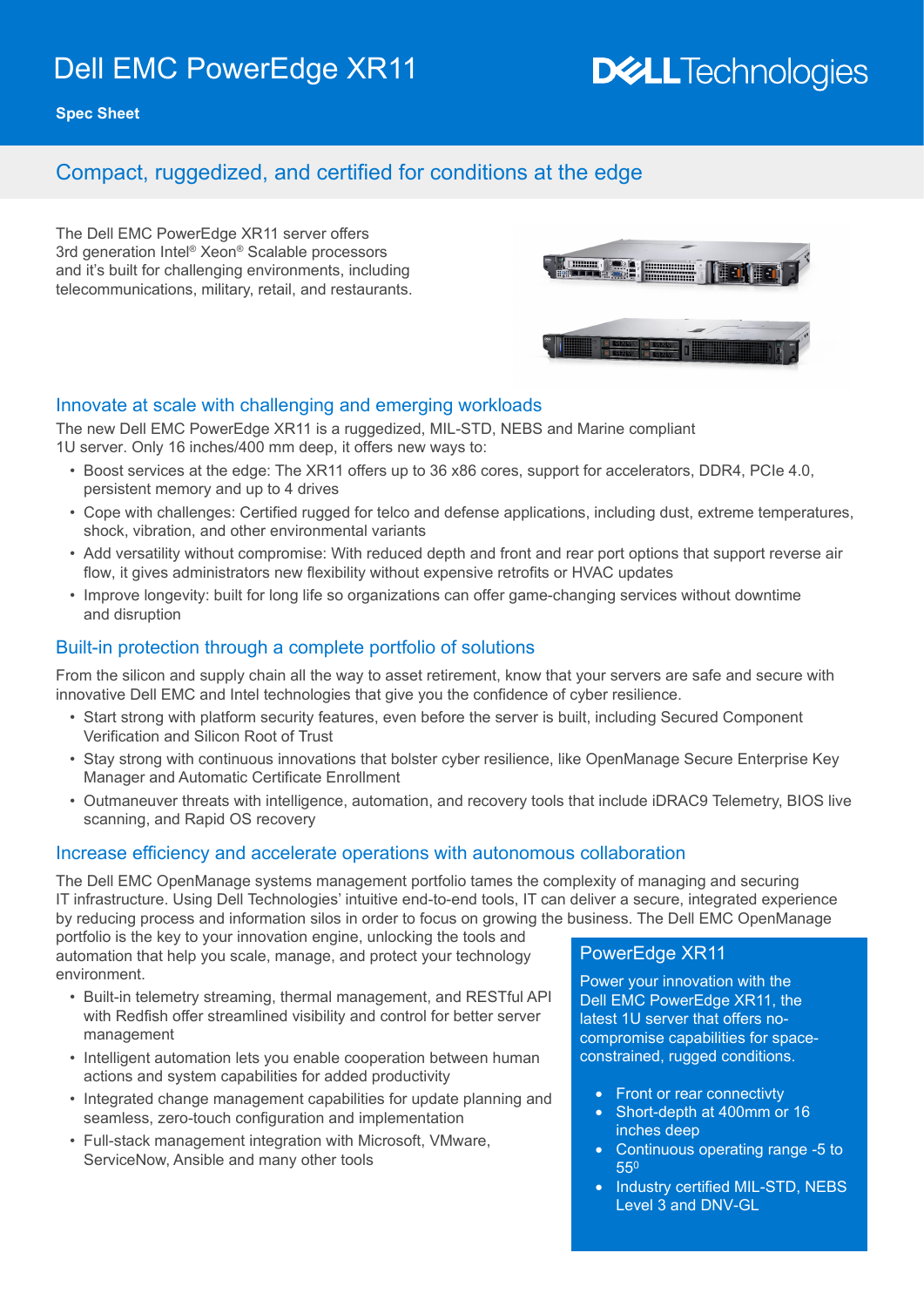| <b>Feature</b>                                  | <b>Technical Specifications</b>                                                                                                                                      |                                                                                  |
|-------------------------------------------------|----------------------------------------------------------------------------------------------------------------------------------------------------------------------|----------------------------------------------------------------------------------|
| Processor                                       | One 3rd Generation Intel Xeon Scalable processor with up to 36 cores                                                                                                 |                                                                                  |
| Memory                                          | • Eight DDR4 DIMM slots, supports RDIMM 512 GB max or LRDIMM 1 TB max, speeds up to 3200 MT/s                                                                        |                                                                                  |
|                                                 | • Up to four Intel Optane PMem 200 Series slots, 512 GB max                                                                                                          |                                                                                  |
|                                                 | • Supports registered ECC DDR4 DIMMs only                                                                                                                            |                                                                                  |
| Storage controllers                             | • Internal controllers (RAID): PERC H755, S150<br>• Internal Boot: Boot Optimized Storage Subsystem (BOSS-S1): HWRAID 2 x M.2 SSDs or USB                            |                                                                                  |
|                                                 | • External PERC (RAID): PERC H840                                                                                                                                    |                                                                                  |
|                                                 | • 12 Gbps SAS HBAs (non-RAID): internal- HBA355i, external-HBA355e                                                                                                   |                                                                                  |
| Drive bays                                      | 4 x 2.5-inch SATA/SAS/NVMe (SSDs) max 61.44 TB                                                                                                                       |                                                                                  |
| Power supplies                                  | • 1400 W Platinum AC/240 HVDC                                                                                                                                        |                                                                                  |
|                                                 | • 1100 W DC/-48 - (-60) V<br>• 800 W Platinum AC/240 HVDC                                                                                                            |                                                                                  |
| Cooling options                                 | Air cooling                                                                                                                                                          |                                                                                  |
| Fans                                            | Very High Performance fans                                                                                                                                           |                                                                                  |
|                                                 | • Six cold swap fans                                                                                                                                                 |                                                                                  |
| Dimension                                       | Rear Accessed configuration                                                                                                                                          | Front Accessed configuration                                                     |
|                                                 | • Height: 42.8 mm (1.68 inches)                                                                                                                                      | • Height: 42.8 mm (1.68 inches)                                                  |
|                                                 | • Width: 482.6 mm (19 inches)<br>• Depth: 400 mm (15.74 inches) Ear to rear wall                                                                                     | • Width: 482.6 mm (19 inches)<br>• Depth: 400 mm (15.74 inches) Ear to rear wall |
|                                                 | 477 mm (18.77 inches) with bezel                                                                                                                                     | Bezel is not supported                                                           |
|                                                 | 463 mm (18.22 inches) without bezel                                                                                                                                  | • 463 mm (18.22 inches) without bezel                                            |
| Form Factor                                     | 1U rack server                                                                                                                                                       |                                                                                  |
| Embedded management                             | • iDRAC9                                                                                                                                                             |                                                                                  |
|                                                 | • iDRAC Direct<br>• iDRAC Service Module                                                                                                                             |                                                                                  |
| <b>Bezel</b>                                    | Optional bezel or security bezel                                                                                                                                     |                                                                                  |
| OpenManage Software                             | • OpenManage Enterprise                                                                                                                                              |                                                                                  |
|                                                 | • OpenManage Power Manager plugin                                                                                                                                    |                                                                                  |
|                                                 | • OpenManage SupportAssist plugin                                                                                                                                    |                                                                                  |
|                                                 | • OpenManage Update Manager plugin                                                                                                                                   |                                                                                  |
| <b>Mobility</b><br>Integrations and Connections | OpenManage Mobile<br>OpenManage Integrations                                                                                                                         | <b>OpenManage Connections</b>                                                    |
|                                                 | • BMC Truesight                                                                                                                                                      | • IBM Tivoli Netcool/OMNIbus                                                     |
|                                                 | • Microsoft System Center                                                                                                                                            | • IBM Tivoli Network Manager IP Edition                                          |
|                                                 | • Red Hat Ansible Modules                                                                                                                                            | • Micro Focus Operations Manager                                                 |
|                                                 | • VMware vCenter and vRealize Operations Manager                                                                                                                     | • Nagios Core                                                                    |
|                                                 | • Cryptographically signed firmware                                                                                                                                  | • Nagios XI                                                                      |
| Security                                        | • Secure Boot                                                                                                                                                        |                                                                                  |
|                                                 | • Secure Erase                                                                                                                                                       |                                                                                  |
|                                                 | Silicon Root of Trust                                                                                                                                                |                                                                                  |
|                                                 | • System Lockdown (requires iDRAC9 Enterprise or Datacenter)                                                                                                         |                                                                                  |
| <b>Embedded NIC</b>                             | • TPM 2.0 FIPS, CC-TCG certified, TPM 2.0 China NationZ<br>4 x 25 GbE SFP+ LOM                                                                                       |                                                                                  |
| <b>GPU</b> options                              | 2 x 70 W SW                                                                                                                                                          |                                                                                  |
| Ports                                           | For Rear Accessed configuration                                                                                                                                      |                                                                                  |
|                                                 | <b>Front Ports</b>                                                                                                                                                   | <b>Rear Ports</b>                                                                |
|                                                 | • 1 x iDRAC Direct (Micro-AB USB) port                                                                                                                               | $\cdot$ 1 x USB 2.0                                                              |
|                                                 | $\cdot$ 1 x USB 2.0                                                                                                                                                  | • 1 x iDRAC dedicated port                                                       |
|                                                 | <b>Internal Ports</b><br>$\cdot$ 1 x USB 3.0                                                                                                                         | $\cdot$ 1 x USB 3.0<br>• 1 x Serial port                                         |
|                                                 |                                                                                                                                                                      | $\cdot$ 1 x VGA                                                                  |
|                                                 | For Front Accessed configuration                                                                                                                                     |                                                                                  |
|                                                 | <b>Front Ports</b>                                                                                                                                                   | <b>Rear Ports</b>                                                                |
|                                                 | $\cdot$ 1 x USB 2.0                                                                                                                                                  | N/A                                                                              |
|                                                 | • 1 x iDRAC dedicated port<br>$\cdot$ 1 x USB 3.0                                                                                                                    |                                                                                  |
|                                                 | • 1 x Serial port                                                                                                                                                    | <b>Internal Ports</b>                                                            |
|                                                 | $\cdot$ 1 x VGA                                                                                                                                                      | $\cdot$ 1 x USB 3.0                                                              |
|                                                 | • 1 x iDRAC Direct (Micro-AB USB) port                                                                                                                               |                                                                                  |
| PCIe                                            | 3 x PCIe Gen4 slots                                                                                                                                                  |                                                                                  |
| Operating System and Hypervisors                | • Canonical Ubuntu Server LTS                                                                                                                                        |                                                                                  |
|                                                 | • Citrix Hypervisor<br>• Microsoft Windows Server with Hyper-V<br>• Red Hat Enterprise Linux<br>• SUSE Linux Enterprise Server                                       |                                                                                  |
|                                                 |                                                                                                                                                                      |                                                                                  |
|                                                 |                                                                                                                                                                      |                                                                                  |
|                                                 | • VMware ESXi                                                                                                                                                        |                                                                                  |
|                                                 | • RHEL Realtime                                                                                                                                                      |                                                                                  |
| OEM-ready version available                     | For specifications and interoperability details, see Dell.com/OSsupport.<br>From bezel to BIOS to packaging, your servers can look and feel as if they were designed |                                                                                  |
|                                                 | and built by you. For more information, visit Dell.com/OEM.                                                                                                          |                                                                                  |